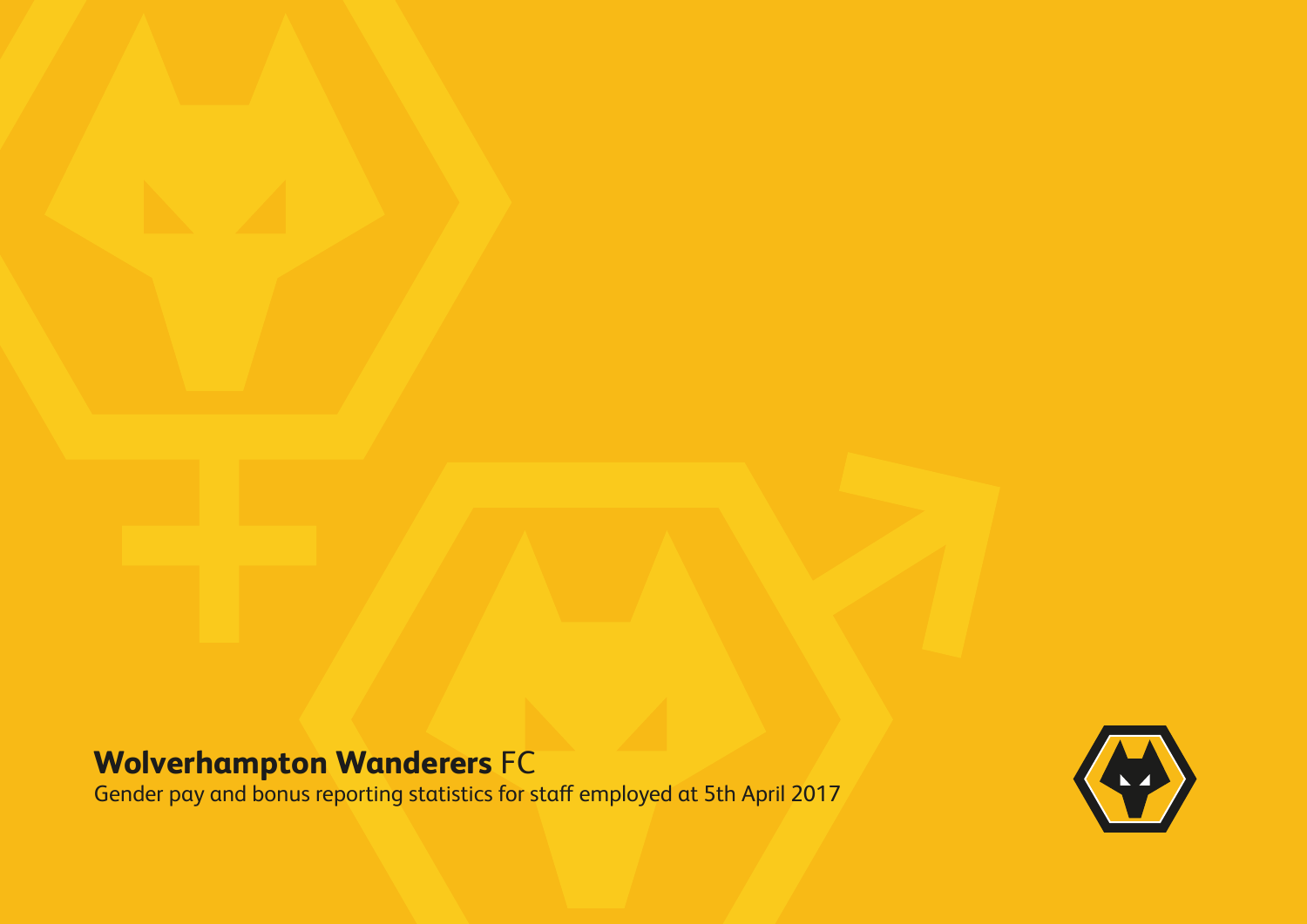# **Established in 1877, Wolverhampton Wanderers is a professional football club based in the West Midlands and currently competing in the Sky Bet Championship.**

Men have traditionally dominated the UK football sector and this is reflected in Wolves' gender split, with the 712 members of staff made up of 78% men and 22% women.

The table on the following page illustrates Wolves' statutory gender pay gap disclosure, as required by the Equality Act 2010 (Gender Pay Gap Information) Regulations 2017 for any organisation with 250 or more employees.

The table sets out the difference in average hourly pay between men and women across the club, as well as other required data.



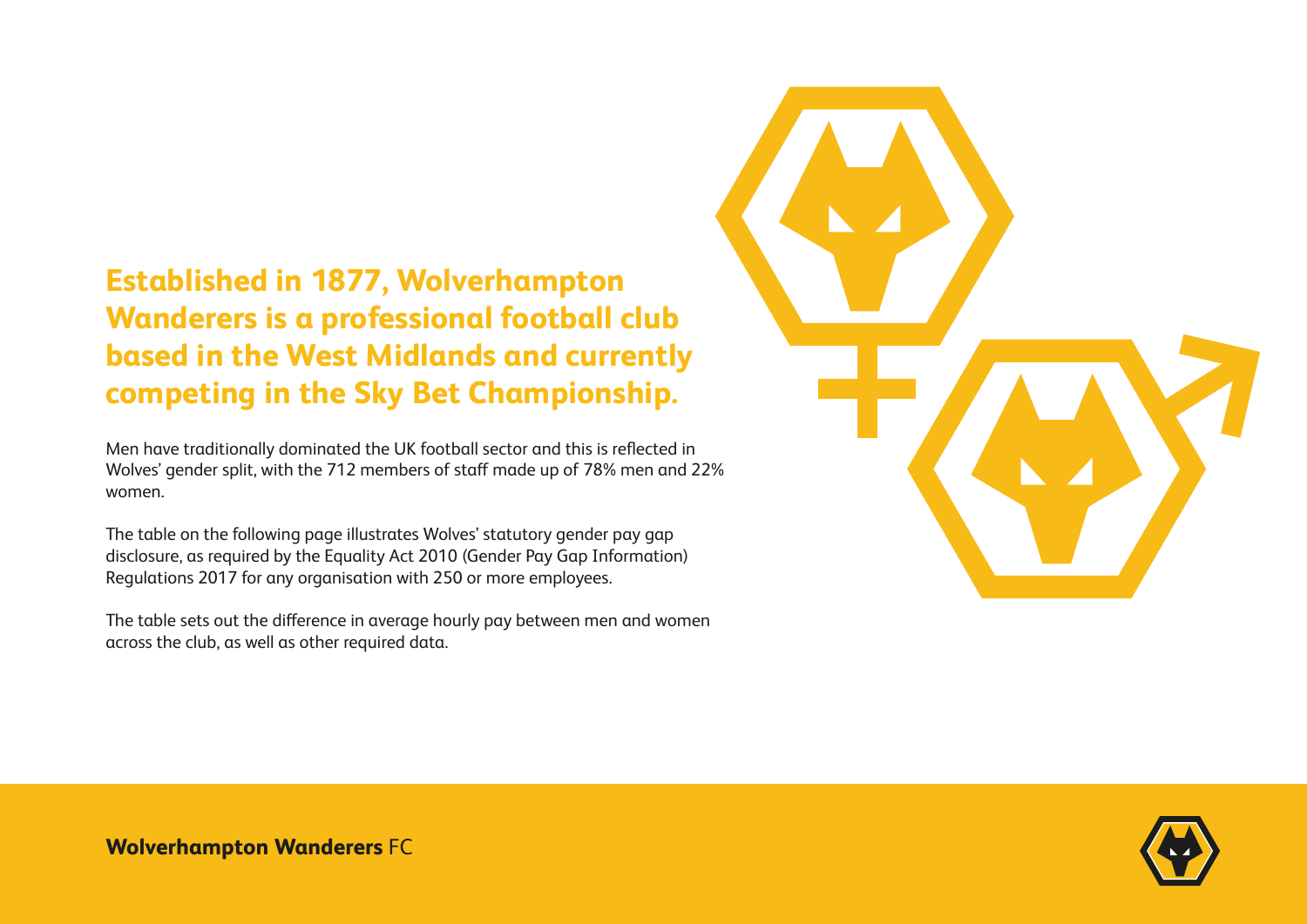## **Gender Pay Gap Report Similar roles.**

Snapshot date 05/04/2017

#### **Including players and football management staff**

| Hourly pay gap<br>Bonus pay gap            | Mean hourly pay gap<br>Median hourly pay gap<br>Mean bonus pay gap<br>Median bonus pay gap | 60.3%<br>11.5%<br>94.9%<br>85%           |                                           |
|--------------------------------------------|--------------------------------------------------------------------------------------------|------------------------------------------|-------------------------------------------|
| Hourly pay quartiles                       | Upper (highest paid)<br>Upper middle<br>Lower middle<br>Lower (lowest paid)                | Male<br>85.4%<br>81.5%<br>90.5%<br>53.9% | Female<br>14.6%<br>18.5%<br>9.5%<br>46.1% |
| Proportion of staff who received bonus pay |                                                                                            | Male<br>15.9%                            | Female<br>8.9%                            |
| Number of staff                            |                                                                                            | Male<br>554                              | Female<br>158                             |
| Total                                      |                                                                                            | Male & female<br>712                     |                                           |



#### **The gender pay gap explained**

**This gender pay gap report illustrates the difference between the average hourly pay and bonus for all men and all women employed by Wolves, regardless of their role and seniority.** 

**This is not to be confused with 'equal pay', which is a comparison of how much an organisation pays men and women in the same or** 

### Understanding the gap

Wolves' mean hourly pay gap is 60.3%. This can be largely attributed to the fact that the business is built around a squad of all-male athletes who are paid at a higher rate than non-athletes, and that traditionally the football sector attracts a greater proportion of male workers than female. There are also more women in the lower paid quartile which has an effect.

We acknowledge that some of the figures in Wolves' gender pay gap report are distorted by the vastly higher salaries of professional footballers and football management staff, however the median figures are less so. Wolves' median hourly pay gap of 11.5% is lower than the national average of 18.1%.

In terms of gender bonus gaps, the mean bonus pay gap is 94.9% and the median bonus pay gap is 85%. This is attributed to there being fewer women in senior roles and bonus payments being awarded to professional football players and members of the football management staff, who are all male and who receive payments based on the football team's success. Ultimately, when the club has strong results in professional competition, our bonus gap will be larger due to players and senior male coaches being rewarded for that success.

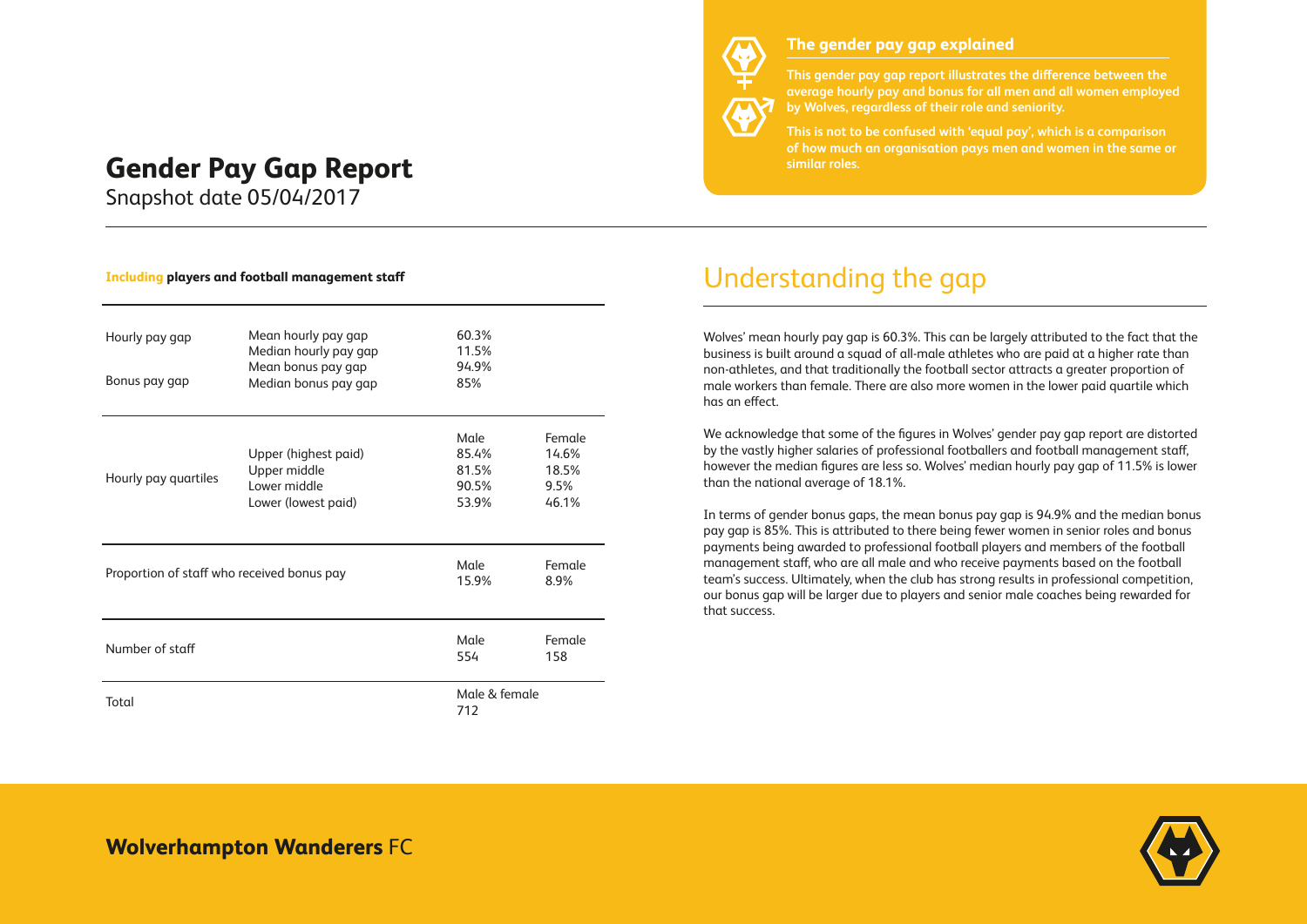### **Gender Pay Gap Report**

Snapshot date 05/04/2017

#### **Excluding players and football management staff**

| Hourly pay gap<br>Bonus pay gap            | Mean hourly pay gap<br>Median hourly pay gap<br>Mean bonus pay gap<br>Median bonus pay gap | 7%<br>6.6%<br>32.6%<br>25%             |                                          |
|--------------------------------------------|--------------------------------------------------------------------------------------------|----------------------------------------|------------------------------------------|
| Hourly pay quartiles                       | Upper (highest paid)<br>Upper middle<br>Lower middle<br>Lower (lowest paid)                | Male<br>78.4%<br>79%<br>80.7%<br>64.2% | Female<br>21.6%<br>21%<br>19.3%<br>35.8% |
| Proportion of staff who received bonus pay |                                                                                            | Male<br>8%                             | Female<br>8.9%                           |
| Number of staff                            |                                                                                            | Male<br>489                            | Female<br>158                            |
| Total                                      |                                                                                            | Male & female<br>647                   |                                          |



#### **Definitions at a glance**

**Mean: The difference between the mean (average) hourly rate of pay (or bonus) for all men and all women. Median: The difference between the 'middle' rate of pay (or bonus) for all men and the 'middle' rate of pay (or bonus) for all women, when hourly pay is ranked in numerical order. Pay quartiles: Calculated by ranking all employees' hourly pay in numerical order and dividing them into four equal-sized groups.** 

### A more representative report

To illustrate a more representative account of the gender pay gap at Wolves, here we have produced a second table of gender pay gap information, removing players and football management staff from the data.

Without players or football management staff included in the data, this table now represents a workforce of 647, 76% of which are men and 24% women. We acknowledge that there is a still a way to go until there is an even split of men and women working at the club.

The updated table of data shows that the mean hourly pay gap at Wolves is 7%, which is significantly below the national average of 18.4%. This can be rationalised by acknowledging that the most senior roles at the football club are predominantly occupied by men, including coaching and medical staff, managing director, club secretary and sporting director.

The updated table shows a mean gender bonus gap of 32.6% and median bonus gap of 25%, which can be attributed to there being more male staff at the most senior pay level. However, the percentage of women receiving a bonus at Wolves is slightly higher than men at 0.9%.